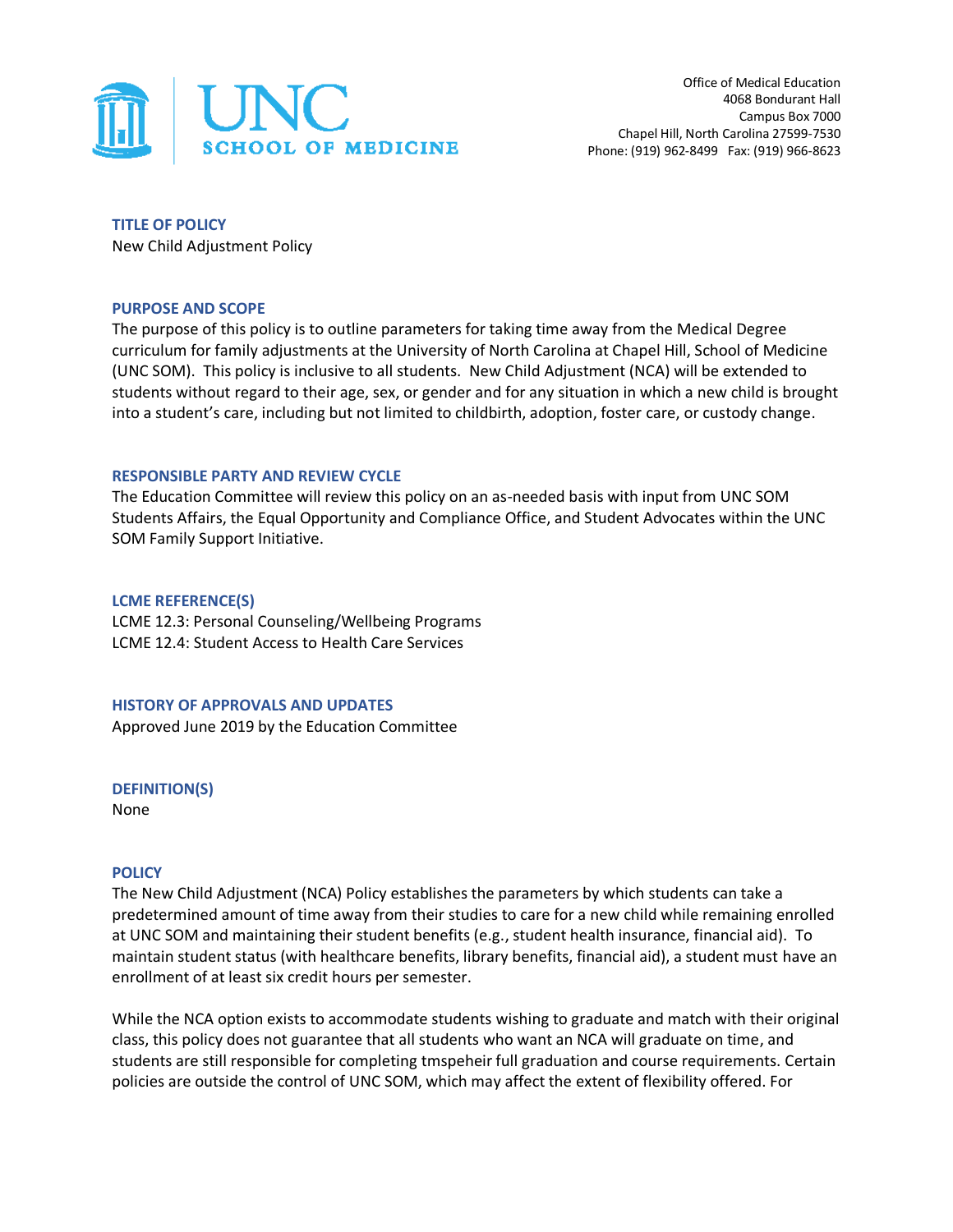

instance, the NBME, USMLE, NRMP, ERAS and other organizations have policies regarding eligibility and timing.

Some students may elect to take a leave of absence or pursue an extra degree (e.g., MPH, MBA), both of which will delay graduation. Students who pursue a different degree are not officially enrolled in the UNC SOM. As such, they are unable to make up clinical work associated with Medical Degree Program requirements during that time because they are not covered by UNC SOM student malpractice insurance.

Any NCA that is significant enough to shift timing of courses will be reflected on official transcripts. They will be noted in the Medical Student Performance Evaluation (MSPE), and the student may choose to list the leave as parental, medical, or personal.

# **Initiation and Intent of an NCA**

To pursue an NCA, students must contact UNC SOM Student Affairs as early as possible to plan their time away and make preparations for any restructuring of their schedule if needed. While advance notice is ideal and provides the best options to students, UNC SOM acknowledges that there may be circumstances in which a new child is not always expected (e.g. emergency custody situations). In these situations, students should contact UNC SOM Student Affairs as soon as possible to discuss options.

Any student who is planning on an NCA leave of more than six months must take an official leave of absence and schedule a leave of absence meeting with representatives from the following offices: Financial Aid and Registrar. It is required that the student speak with a representative from SOM Student Affairs. It is also recommended that students speak with their advisors and Health and Safety.

An NCA is designed with the student's success in mind. Staff and faculty will work alongside students to explore all possible options, including involving the student in personalizing the options available to them. An NCA is intended to be:

- Flexible: Each plan will be individualized to address the unique needs and goals of each student to allow for the greatest flexibility in formulating an NCA period. The student's wishes to graduate on time and meet specific academic goals will be honored whenever possible.
- Individualized: If students desire to receive an NCA and want to graduate on time, there are a number of options available to them to make up time. Options to achieve on-time graduation include:
	- o Electives: UNC SOM is open to students completing academic electives during their NCA period provided that the objectives, rigor, and criteria of evaluation are approved by the elective committee.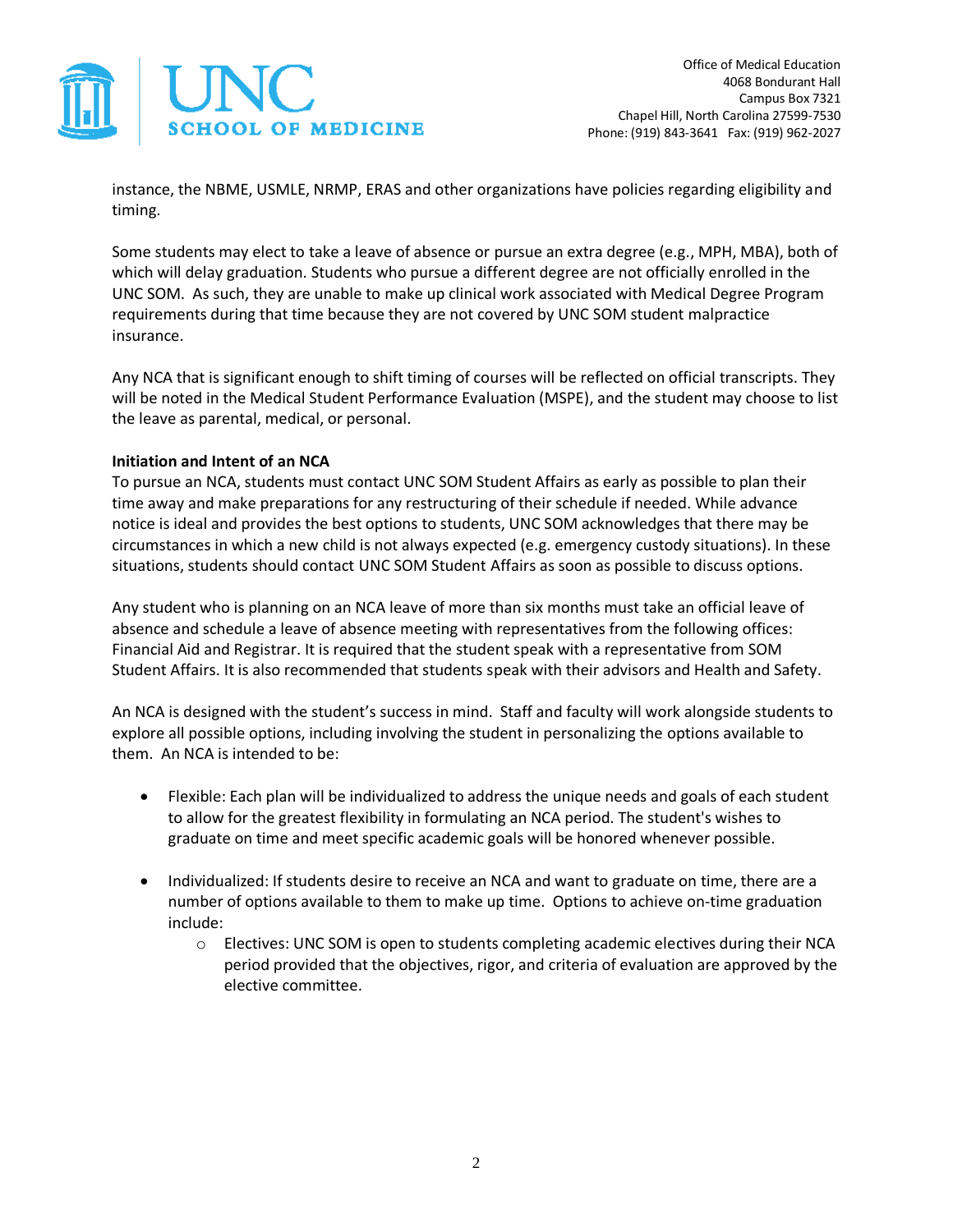

Office of Medical Education 4068 Bondurant Hall Campus Box 7321 Chapel Hill, North Carolina 27599-7530 Phone: (919) 843-3641 Fax: (919) 962-2027

- $\circ$  Banking Time: Whenever possible, students completing clinical block<sup>1</sup> rotations will be allowed to "bank" the time they completed within that block and re-enter that block at the conclusion of their leave. This is guaranteed if the leave taken is for 6 months or less. UNC SOM reserves the right to have the student re-start the block should circumstances require (e.g., the student needs to finish this block at another site, the student's performance on the block thus far was not satisfactory). If the leave taken is greater than 6 months, credit for banked time will need to be specifically evaluated by the UNC SOM Office of Student Affairs.
- o Moving flexible time from Individualization Phase (interview time, elective). No matter when in the Medical Degree Program a student's NCA period takes place, elective credit and "time off" that would otherwise be used during Individualization Phase, if not already used, will be allowed to be moved to accommodate the student. Examples include pre-clinical elective credit, time off for interviews, and time off for dedicated for Step 2 preparation.
- $\circ$  Finishing requirements during holidays if it is not an official University holiday.

### **PROCEDURE(S)**

 $\overline{a}$ 

Multiple resources are available to students who have questions about navigating the process of requesting and planning an NCA. Students are encouraged to approach any of the following departments/staff or faculty members to address their questions:

- 1. Associate and Assistant Deans for Student Affairs
- 2. Director of Student Affairs
- 3. Wellness Coaches
- 4. Office of Academic Excellence
- 5. Director of Academic Affairs
- 6. College Advisor
- 7. Family Support Initiative: Student Advocates

Before finalizing plans for the NCA, students can request a round table meeting with Student Affairs, financial aid, college advisor or other chosen faculty advocate, the educational resources coordinator, course director, campus director, and/or a Title IX representative, either in person or over the phone to synthesize an individualized plan. It may not be possible to guarantee the participation of all of these individuals at the same time, but all of them should be involved in the decision making to optimize the number of options reviewed and to ease coordination and logistics of final plan. (Similar to the process done for academic delays).

Students with questions about this policy should contact Dr. Alice Chuang in Student Affairs. Any concerns regarding the implementation of this policy or perceptions of mistreatment based on parental status, lactation, or use of the NCA policy should be directly reported to the Equal Opportunity and

 $1$  A course is a unit of study for which a final grade is administered. (e.g., MTEC 101, HISC). A block is a segment of a course (e.g., Reproductive Medicine block, HISC-Surgery). A rotation is a unit of study that takes place within a clinical block (e.g., Labor and Delivery rotation in the CSP course during the Ob/Gyn block).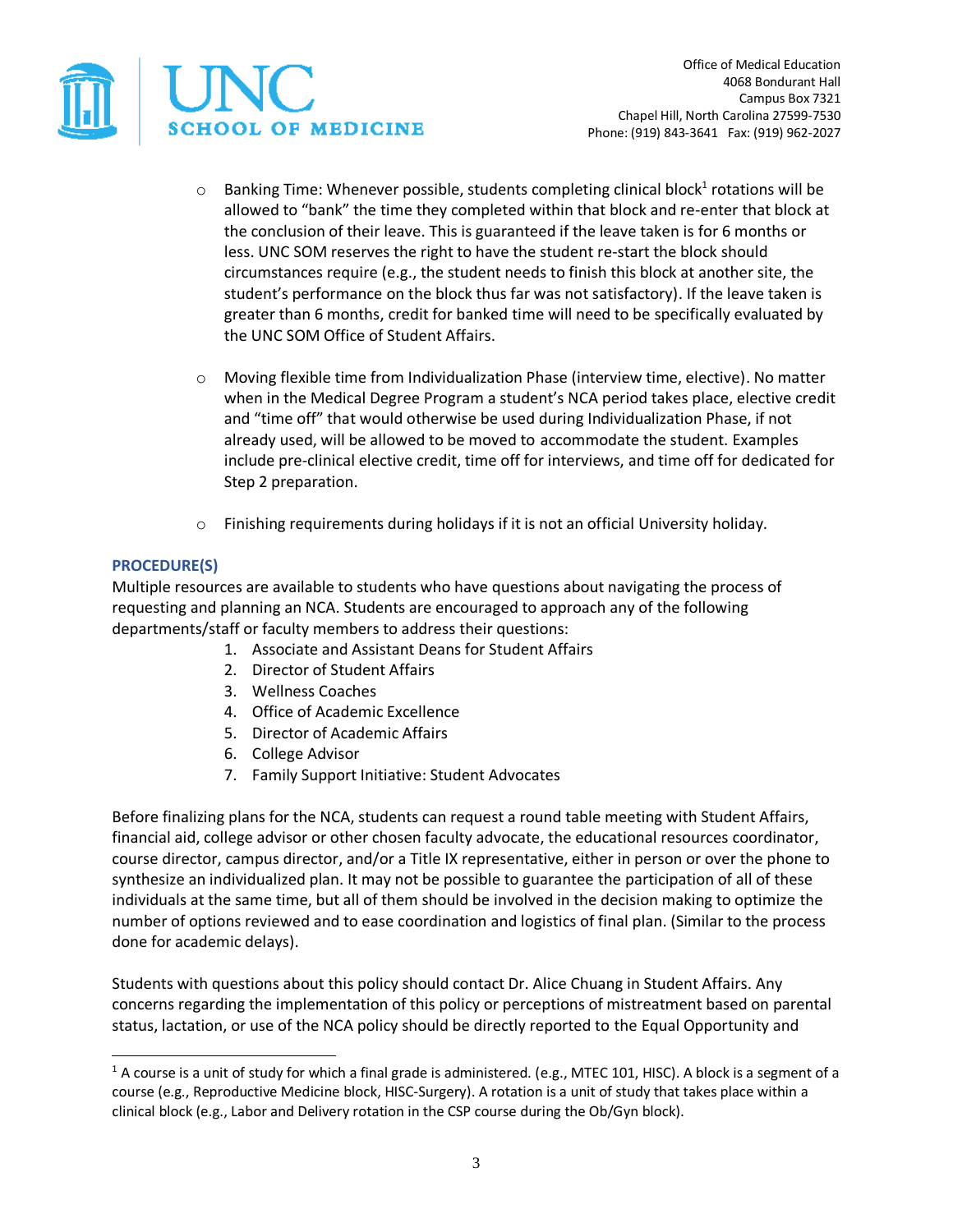

Office of Medical Education 4068 Bondurant Hall Campus Box 7321 Chapel Hill, North Carolina 27599-7530 Phone: (919) 843-3641 Fax: (919) 962-2027

Compliance Office (eoc.unc.edu). Additionally, students can discuss concerns with Dr. Alice Chuang or through UNC's mistreatment [link.](https://www.med.unc.edu/md/governance/mistreatment/)

*See addendum on next page*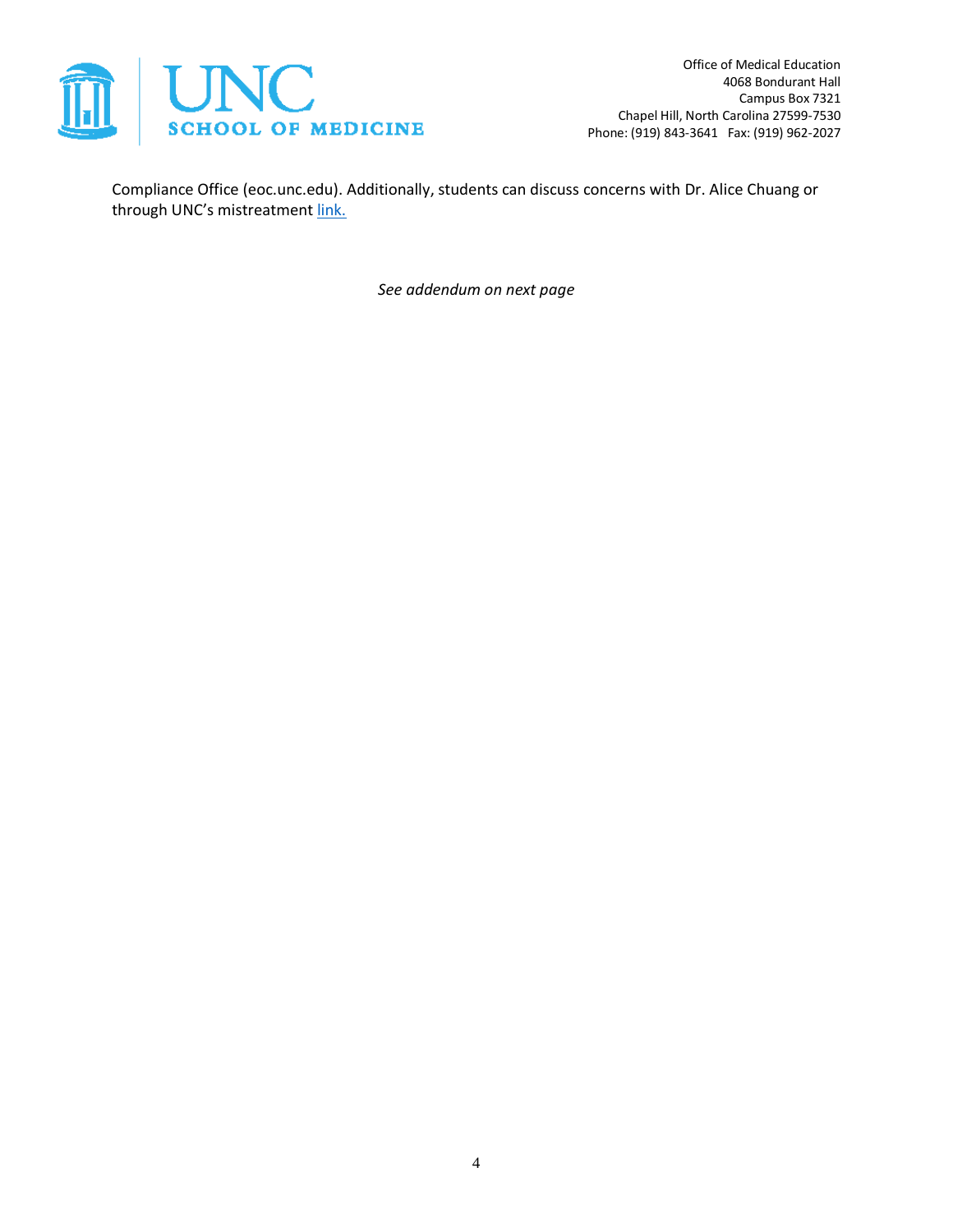

## **ADDENDUM**

The following information provides considerations for each curricular phase when pursuing an NCA.

## **Foundation Phase**

For any student taking an NCA period during Foundation Phase, makeup work can be completed during the summer between MS1 and MS2 year, spring break, the winter holiday of either year, or dedicated study period for Step 1.

# **Application Phase**

For any student taking an NCA period during Application Phase, important considerations include:

- 1) A student cannot enter a course or rotation after it has started so the student does not miss important information provided at orientation. An exception may be made, depending on individual circumstances, if a student is willing to attend the orientation and then continue their NCA, making up missed work later.
- 2) A student who takes an NCA in the middle of a course will receive an INC which is a temporary grade and will be replaced with a final grade once the coursework is completed.
- 3) It cannot be guaranteed that a student will receive the same placements (site or specific clinical service) for a course or rotation if completing makeup work. All course/rotation assignments are based on capacity in the moment.
- 4) Consideration should be given to optimize the student's learning curve, i.e. there may be a portion of the course or an assessment that is intentionally conducted towards the end of course because success requires previous elements of the course. Summative assessments (e.g., OSCE, NBME) should be scheduled after the student has completed the majority of the course.
- 5) NCA periods which fall in 2 separate courses will need to be negotiated with input from both course directors in order to ensure that coursework is completed in a way that meets the objectives of the course and in an efficient manner.
- 6) Regional Campus students need to discuss the specifics of their schedule with leadership at those campuses because of the unique considerations of scheduling remediation for a longitudinal course.

### **Individualization Phase**

For students who take an NCA period during Individualization Phase, many of the same considerations exist as for students who take an NCA period in Application Phase, with the following additional considerations:

- 1) Individualization Phase is 14 blocks long with 11 blocks of course requirements.
- 2) Individualization Phase has 3 free blocks built in: 1 block for completing Step 2 CS and CK and 2 blocks for interviewing. These can be shifted into Application Phase. However, these shifts may only be minimally beneficial depending on if the student is able to complete Step 2 exams.